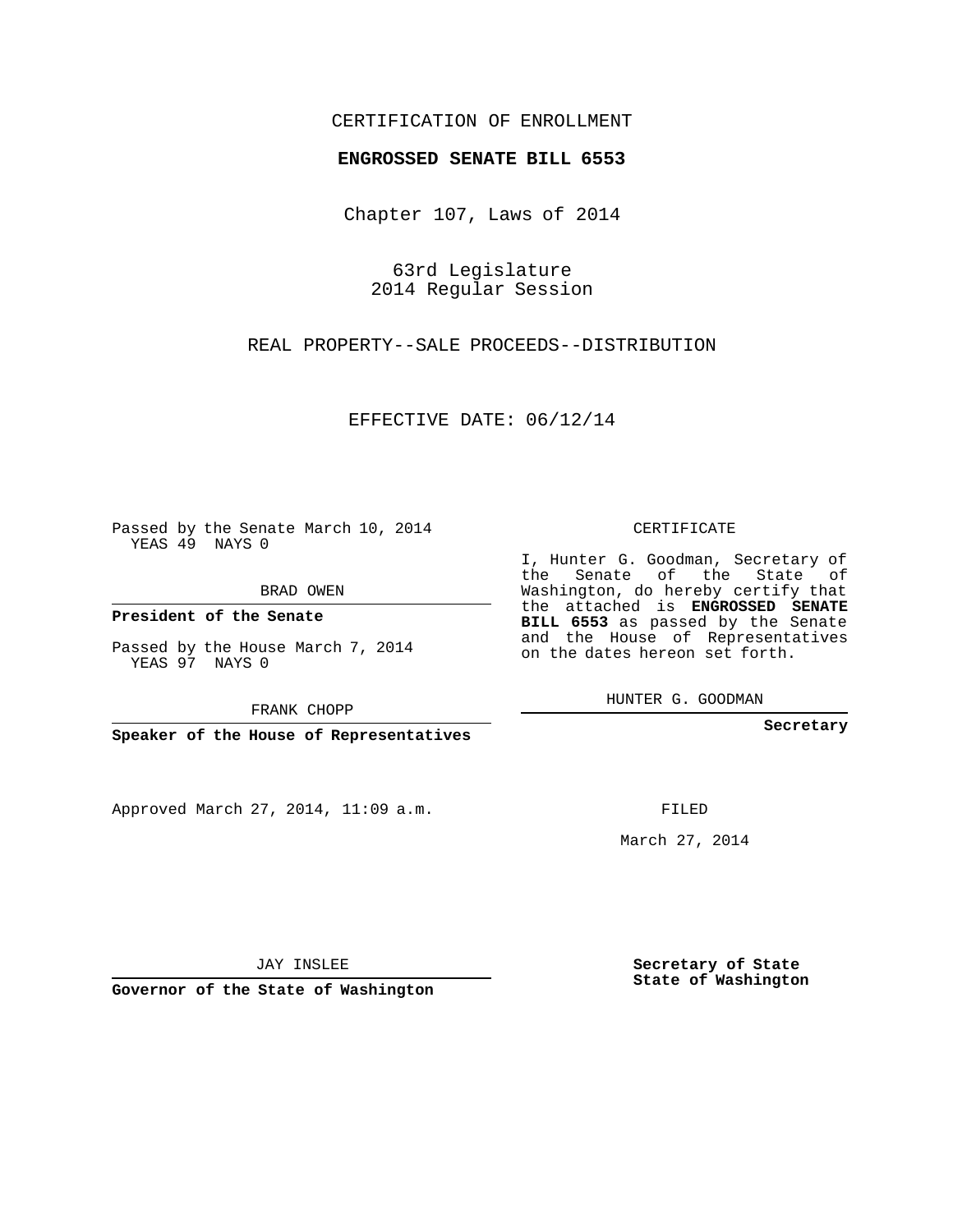## **ENGROSSED SENATE BILL 6553** \_\_\_\_\_\_\_\_\_\_\_\_\_\_\_\_\_\_\_\_\_\_\_\_\_\_\_\_\_\_\_\_\_\_\_\_\_\_\_\_\_\_\_\_\_

\_\_\_\_\_\_\_\_\_\_\_\_\_\_\_\_\_\_\_\_\_\_\_\_\_\_\_\_\_\_\_\_\_\_\_\_\_\_\_\_\_\_\_\_\_

AS AMENDED BY THE HOUSE

Passed Legislature - 2014 Regular Session

| State of Washington                          | 63rd Legislature                                                  | 2014 Regular Session |
|----------------------------------------------|-------------------------------------------------------------------|----------------------|
| By Senators Kline, Hobbs, Hatfield, and Fain |                                                                   |                      |
|                                              | Read first time 02/06/14. Referred to Committee on Law & Justice. |                      |

1 AN ACT Relating to the distribution of real property sale proceeds; and amending RCW 6.21.110, 61.24.080, 6.17.140, and 6.17.150.

BE IT ENACTED BY THE LEGISLATURE OF THE STATE OF WASHINGTON:

 **Sec. 1.** RCW 6.21.110 and 1994 c 185 s 3 are each amended to read as follows:

 (1) Upon the return of any sale of real estate, the clerk: (a) Shall enter the cause, on which the execution or order of sale issued, by its title, on the motion docket, and mark opposite the same: "Sale of land for confirmation"; (b) shall mail notice of the filing of the return of sale to all parties who have entered a written notice of appearance in the action and who have not had an order of default entered against them; (c) shall file proof of such mailing in the action; (d) shall apply the proceeds of the sale returned by the sheriff, or so much thereof as may be necessary, to satisfaction of the judgment, including interest as provided in the judgment, and shall pay any excess proceeds as provided in subsection (5) of this section by direction of court order; and (e) upon confirmation of the sale, shall deliver the original certificate of sale to the purchaser.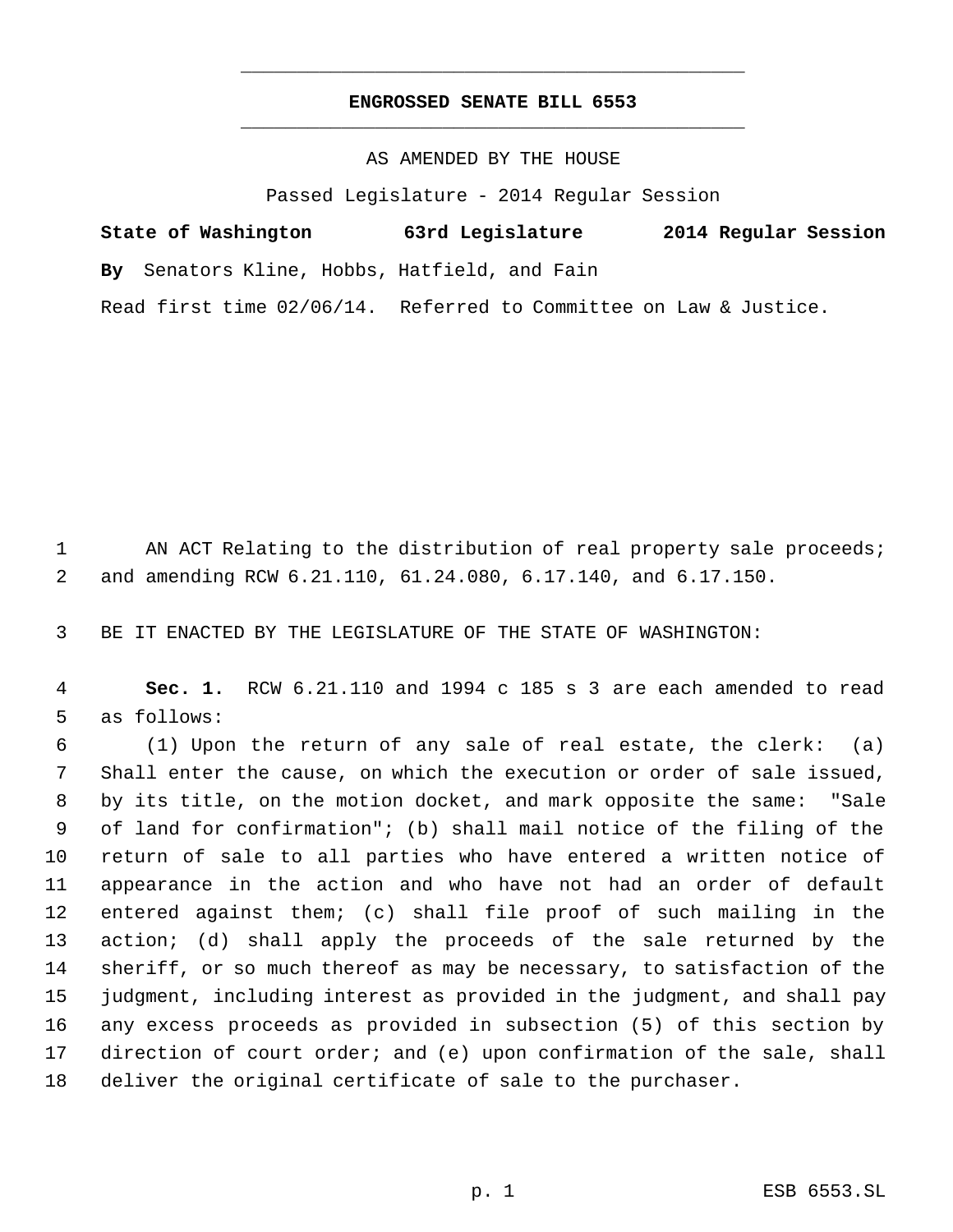(2) The judgment creditor or successful purchaser at the sheriff's sale is entitled to an order confirming the sale at any time after twenty days have elapsed from the mailing of the notice of the filing of the sheriff's return, on motion with notice given to all parties who have entered a written notice of appearance in the action and who have not had an order of default entered against them, unless the judgment debtor, or in case of the judgment debtor's death, the representative, or any nondefaulting party to whom notice was sent shall file objections to confirmation with the clerk within twenty days after the mailing of the notice of the filing of such return.

 (3) If objections to confirmation are filed, the court shall nevertheless allow the order confirming the sale, unless on the hearing of the motion, it shall satisfactorily appear that there were substantial irregularities in the proceedings concerning the sale, to the probable loss or injury of the party objecting. In the latter case, the court shall disallow the motion and direct that the property be resold, in whole or in part, as the case may be, as upon an execution received as of that date.

 (4) Upon a resale, the bid of the purchaser at the former sale shall be deemed to be renewed and continue in force, and no bid shall be taken, except for a greater amount. If on resale the property sells for a greater amount to any person other than the former purchaser, the clerk shall first repay to the former purchaser out of the proceeds of the resale the amount of the former purchaser's bid together with interest as is provided in the judgment.

 $(5)(a)$  If, after ((the satisfaction)) confirmation of the sale and 27 the judgment is satisfied, there ((be)) are any proceeds of the sale 28 remaining, the clerk shall pay such proceeds, as provided for in (b) of 29 this subsection, to all interests in, or liens against, the property eliminated by sale under this section in the order of priority that the interest, lien, or claim attached to the property, as determined by the court. Any remaining proceeds shall be paid to the judgment debtor, or the judgment debtor's representative, as the case may be, before the order is made upon the motion to confirm the sale only if the party files with the clerk a waiver of all objections made or to be made to the proceedings concerning the sale; otherwise, the excess proceeds shall remain in the custody of the clerk until the sale of the property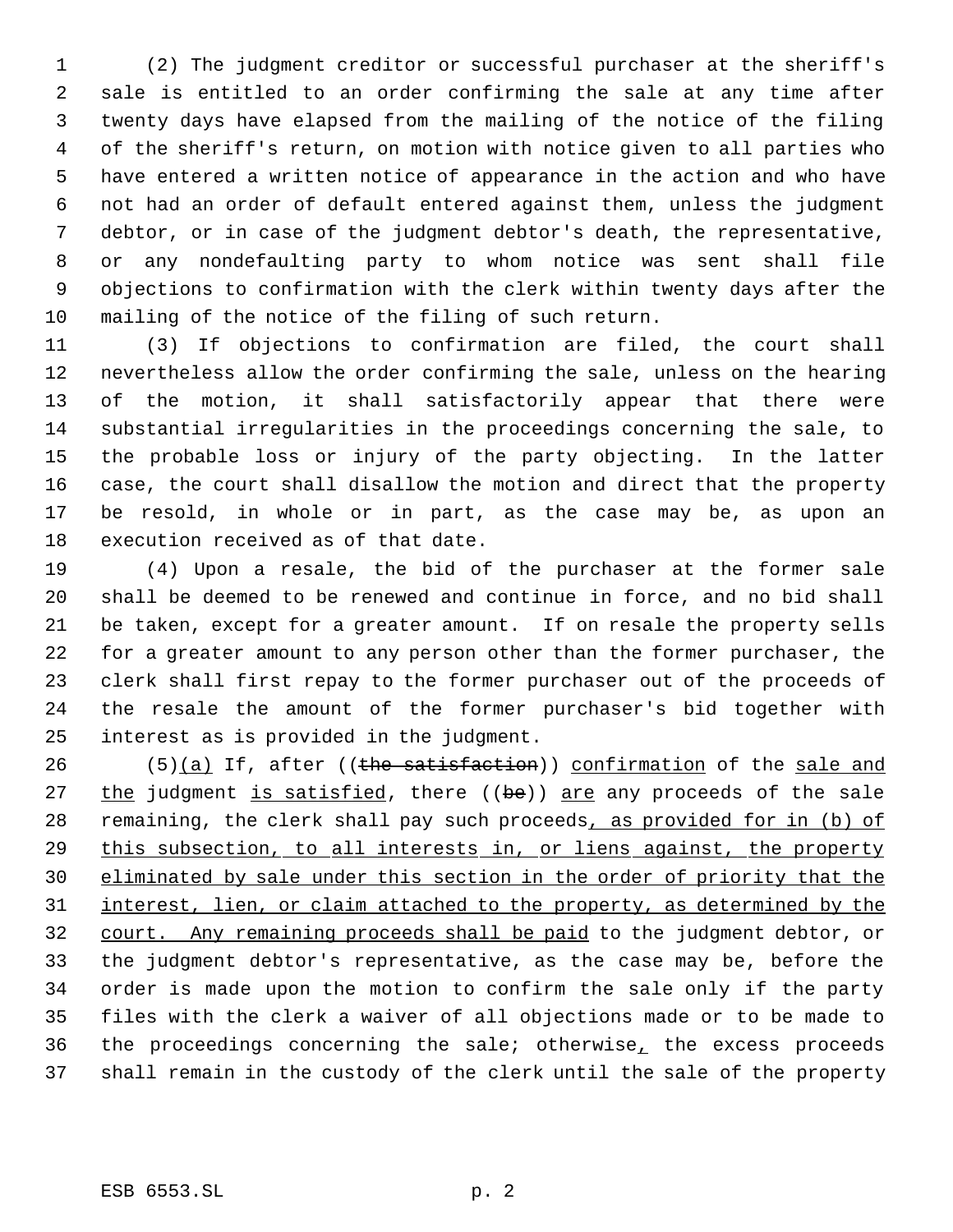1 has been disposed of  $((\div -\text{but}-\text{if}-\text{the}-\text{safe}-\text{be}-\text{conf}+\text{rmed}, -\text{such}-\text{excess})$  proceeds shall be paid to the judgment debtor or representative as a 3 matter of course)).

 (b) Anyone seeking disbursement of surplus funds shall file a motion requesting disbursement in the superior court for the county in which the surplus funds are deposited. Notice of the motion shall be served upon or mailed to all persons who had an interest in the 8 property at the time of sale, and any other party who has entered an appearance in the proceeding, not less than twenty days prior to the hearing of the motion. The clerk shall not disburse such remaining proceeds except upon order of the superior court of such county.

 (6) The purchaser shall file the original certificate of sale for record with the recording officer in the county in which the property is located.

 **Sec. 2.** RCW 61.24.080 and 1998 c 295 s 10 are each amended to read as follows:

The trustee shall apply the proceeds of the sale as follows:

 (1) To the expense of sale, including a reasonable charge by the trustee and by his or her attorney: PROVIDED, That the aggregate of the charges by the trustee and his or her attorney, for their services in the sale, shall not exceed the amount which would, by the superior court of the county in which the trustee's sale occurred, have been deemed a reasonable attorney fee, had the trust deed been foreclosed as a mortgage in a noncontested action in that court;

(2) To the obligation secured by the deed of trust; and

 (3) The surplus, if any, less the clerk's filing fee, shall be deposited, together with written notice of the amount of the surplus, a copy of the notice of trustee's sale, and an affidavit of mailing as provided in this subsection, with the clerk of the superior court of the county in which the sale took place. The trustee shall mail copies of the notice of the surplus, the notice of trustee's sale, and the affidavit of mailing to each party to whom the notice of trustee's sale was sent pursuant to RCW 61.24.040(1). The clerk shall index such funds under the name of the grantor as set out in the recorded notice. Upon compliance with this subsection, the trustee shall be discharged from all further responsibilities for the surplus. Interests in, or liens or claims of liens against the property eliminated by sale under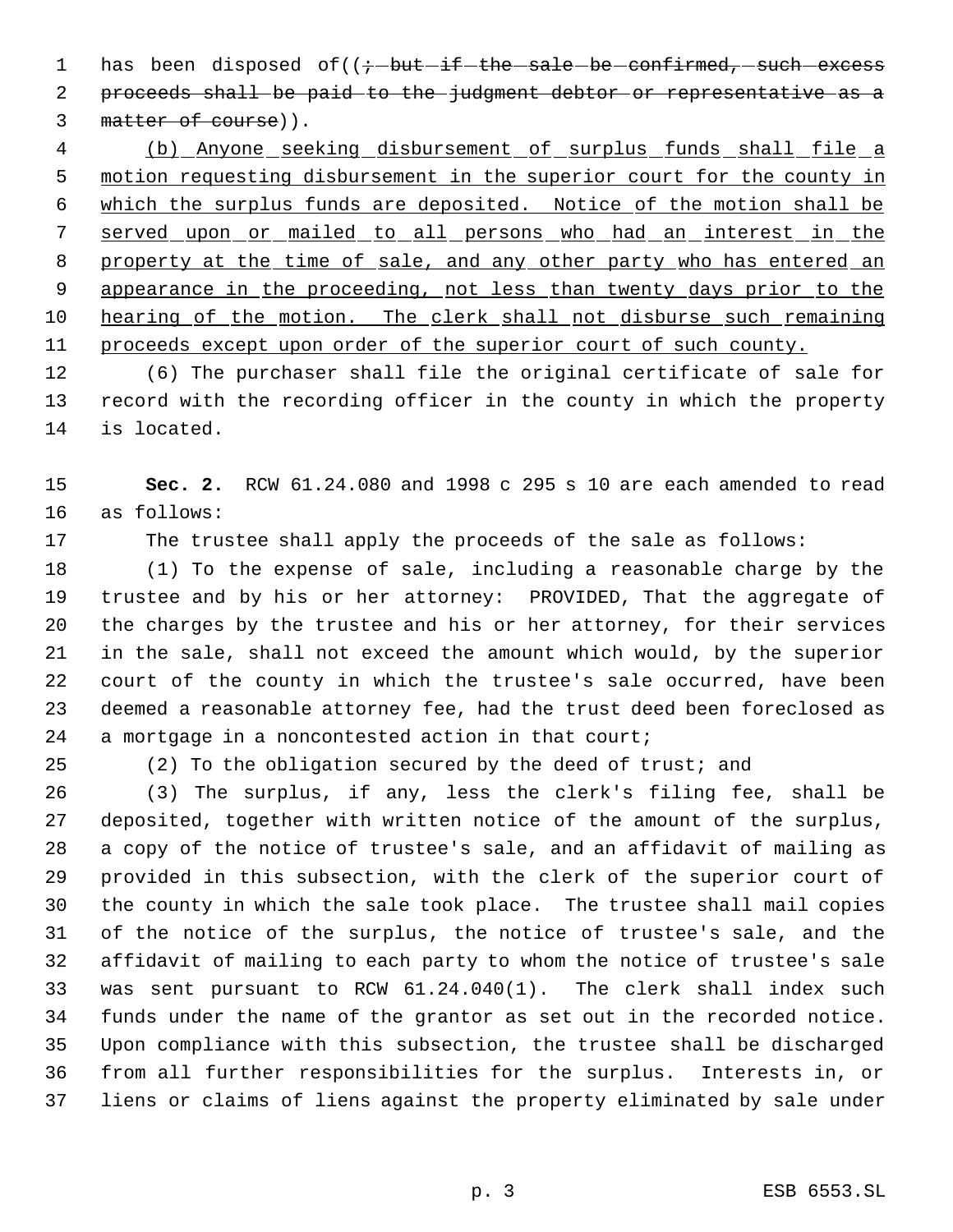this section shall attach to the surplus in the order of priority that 2 it had attached to the property, as determined by the court. A party seeking disbursement of the surplus funds shall file a motion requesting disbursement in the superior court for the county in which the surplus funds are deposited. Notice of the motion shall be personally served upon, or mailed in the manner specified in RCW 61.24.040(1)(b), to all parties to whom the trustee mailed notice of the surplus, and any other party who has entered an appearance in the proceeding, not less than twenty days prior to the hearing of the motion. The clerk shall not disburse such surplus except upon order of the superior court of such county.

 **Sec. 3.** RCW 6.17.140 and 1988 c 231 s 11 are each amended to read as follows:

 The sheriff shall, at a time as near before or after service of the writ on, or mailing of the writ to, the judgment debtor as is possible, execute the writ as follows:

 (1) If property has been attached, the sheriff shall indorse on the execution, and pay to the clerk forthwith, if he or she has not already done so, the amount of the proceeds of sales of perishable property or debts due the defendant previously received, sufficient to satisfy the judgment.

 (2) If the judgment is not then satisfied, and property has been attached and remains in custody, the sheriff shall sell the same, or sufficient thereof to satisfy the judgment. When property has been attached and it is probable that such property will not be sufficient to satisfy the judgment, the sheriff may, on instructions from the judgment creditor, levy on other property of the judgment debtor without delay.

 (3) If then any portion of the judgment remains unsatisfied, or if no property has been attached or the same has been discharged, the sheriff shall levy on the property of the judgment debtor, sufficient to satisfy the judgment, in the manner described in RCW 6.17.160.

 (4) If, after the judgment is satisfied, any property remains in custody, the sheriff shall deliver it to the judgment debtor.

 (5) Until a levy, personal property shall not be affected by the execution.